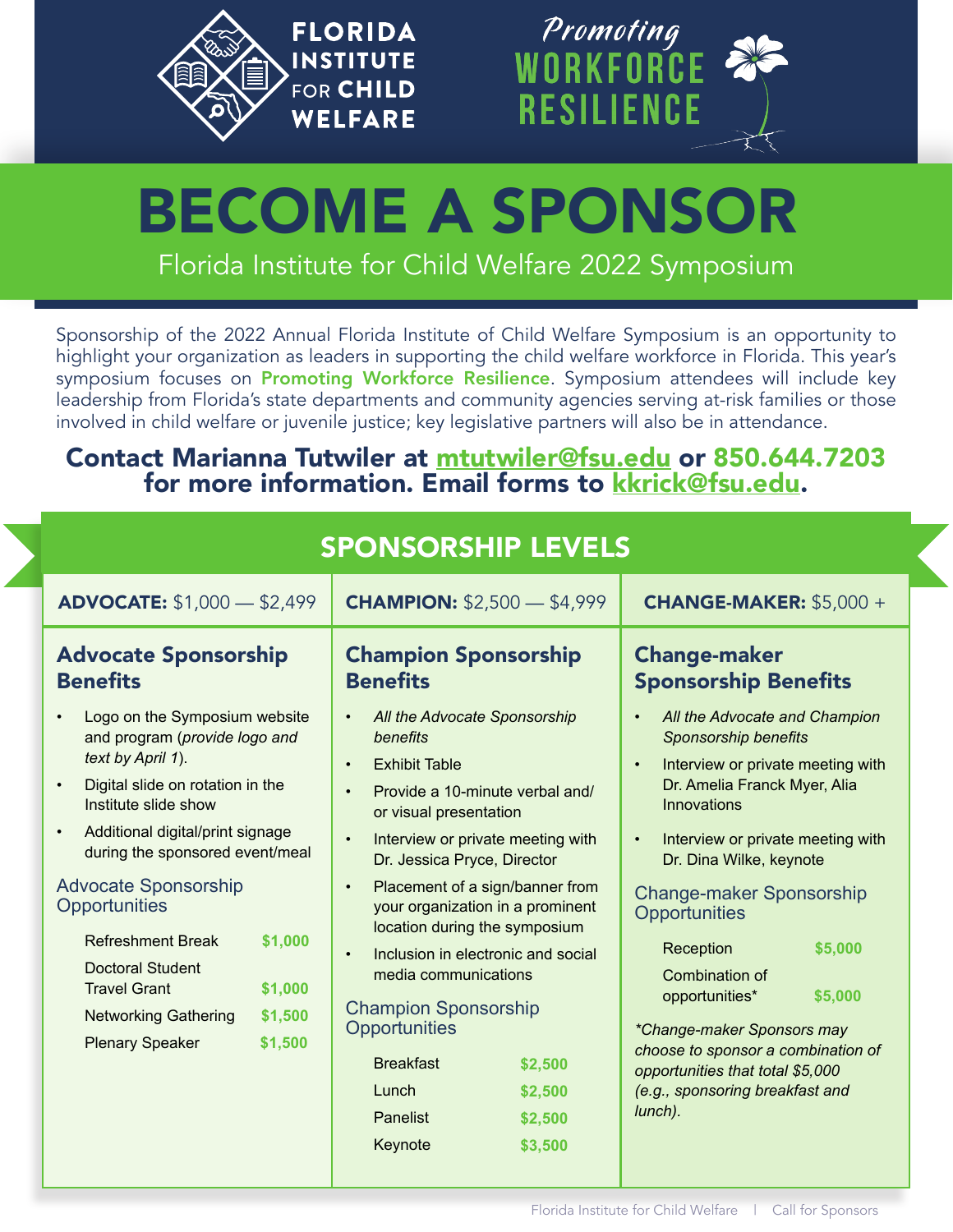



# Sponsorship Agreement

# Purpose:

This sponsorship agreement is a mutually agreed upon document outlining the responsibilities of both Florida State University/Florida Institute for Child Welfare (Institute) and Sponsor for the purpose of planning, advertising and hosting an event.

# Event: The Florida Institute for Child Welfare's 2022 Symposium

| <b>SPONSOR INFORMATION</b>                                                                     |  |  |
|------------------------------------------------------------------------------------------------|--|--|
| <b>ORGANIZATION NAME</b> (as it<br>should appear on the Institute<br>website and in materials) |  |  |
| <b>STREET ADDRESS</b>                                                                          |  |  |
| <b>CITY, STATE, ZIP CODE</b>                                                                   |  |  |
| <b>PHONE NUMBER</b>                                                                            |  |  |
| <b>NAME OF SPONSOR</b><br><b>COORDINATOR</b>                                                   |  |  |
| <b>SPONSOR COORDINATOR</b><br><b>CONTACT INFORMATION</b>                                       |  |  |
| <b>NAME OF ON-SITE</b><br><b>REPRESENTATIVE</b>                                                |  |  |
| <b>ON-SITE REPRESENTATIVE</b><br><b>CONTACT INFORMATION</b>                                    |  |  |
| <b>SPONSORSHIP AMOUNT</b>                                                                      |  |  |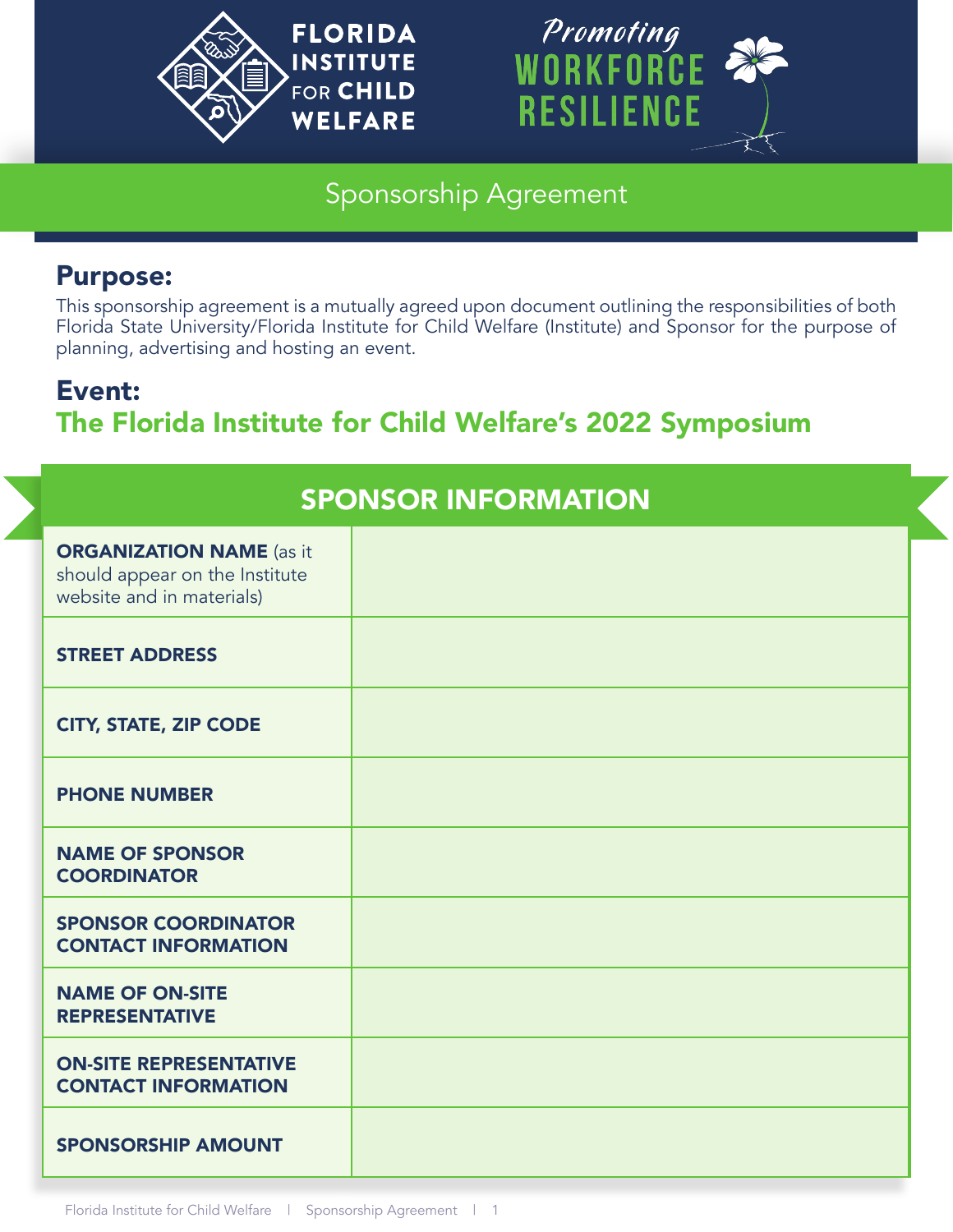

# Responsibilities of the Florida Institute for Child Welfare

To handle all promotion for the event, registration, selection of speakers, reservation of the venue and vendors.

# Responsibilities of the Sponsor

To provide payment in the agreed upon amount. Checks should be made out to the FSU Foundation and mailed to:

#### Lucy Bastidas 2139 Maryland Circle, Suite 1100 Tallahassee, FL 32306

The Sponsor must submit a list of the requested benefits (in writing) as outlined in the Call for Sponsors description (first page). In addition, they must provide any logos, images, and text to the Institute to share and/or incorporate in Symposium materials (web, print, etc.) by **April 15, 2022**.

Champion and Change-maker Sponsors must also submit materials (hand-out items, documents, signage, etc.) that will be displayed at the exhibit booth for review and approval by the Institute no later than April 30, 2022.

# **Representations & Endorsements**

The Institute's 2022 Symposium is a limited registration event. No promotional activity is allowed without consultation with and approval from the Institute.

- 1. Branding must be compliant with FSU and Institute standards.
- 2. Media all media requests and usage of media platforms including, but not limited to the following, must be agreed upon by both organizations: Web, Radio, Press and Social Media
- 3. This agreement does not authorize the use of any FSU logos, trademarks, or marks other than that of Florida Institute for Child Welfare as provided in this agreement.